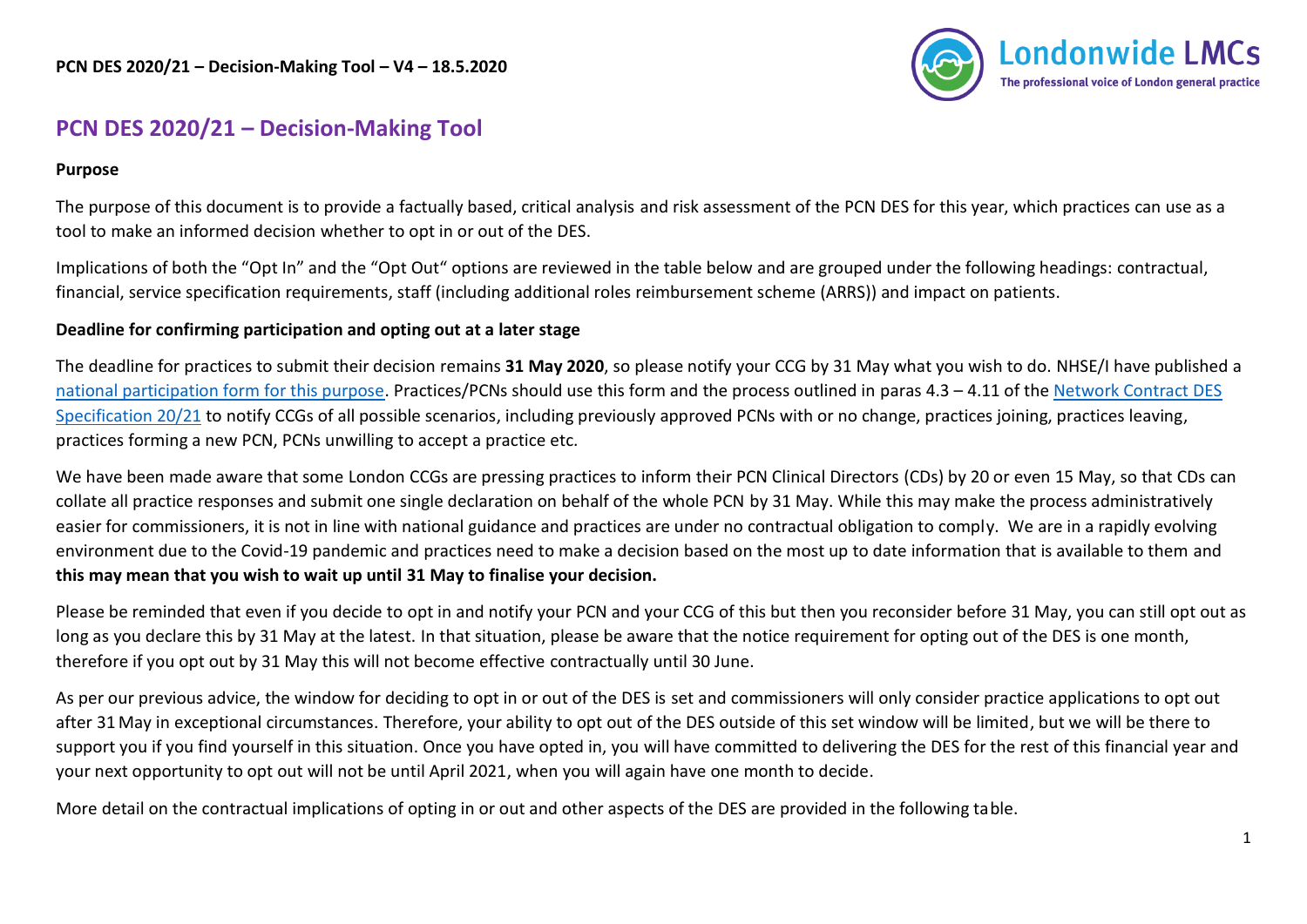

|              | <b>Implications</b>                                                             | Opt In                                                                                                                                                                                    | <b>Opt Out</b>                                                                                                                                                                                                                                                                                                                                                                                                                                                                                                                                                                                                                                                                         | <b>Other considerations, suggestions</b><br>and "unknowns"                                                                                                                                                                                                                                                                                                                                                                                                                                                                                                                                                                                                                                                                                                                                               |
|--------------|---------------------------------------------------------------------------------|-------------------------------------------------------------------------------------------------------------------------------------------------------------------------------------------|----------------------------------------------------------------------------------------------------------------------------------------------------------------------------------------------------------------------------------------------------------------------------------------------------------------------------------------------------------------------------------------------------------------------------------------------------------------------------------------------------------------------------------------------------------------------------------------------------------------------------------------------------------------------------------------|----------------------------------------------------------------------------------------------------------------------------------------------------------------------------------------------------------------------------------------------------------------------------------------------------------------------------------------------------------------------------------------------------------------------------------------------------------------------------------------------------------------------------------------------------------------------------------------------------------------------------------------------------------------------------------------------------------------------------------------------------------------------------------------------------------|
|              | <b>Contractual</b>                                                              |                                                                                                                                                                                           |                                                                                                                                                                                                                                                                                                                                                                                                                                                                                                                                                                                                                                                                                        |                                                                                                                                                                                                                                                                                                                                                                                                                                                                                                                                                                                                                                                                                                                                                                                                          |
| $\mathbf{1}$ | <b>Contractual status</b><br>of the DES $-$ is it<br>voluntary or<br>mandatory? | All DESs are voluntary, therefore practices have<br>the right to choose to sign up to them or not.<br>The same applies to the PCN DES [para 9.6 of<br>the GP Contract Agreement 2020/21]. | Opting out of the DES is a practice's<br>choice.<br>Commissioners have an obligation<br>to ensure 100% population coverage<br>of PCN DES services. Therefore,<br>CCGs have to make alternative<br>arrangements for the delivery of<br>PCN DES services to patients of<br>practices that choose to opt out. In<br>this case, this is likely to be through<br>a Local Commissioned Service (LCS)<br>or Local Incentive Scheme (LIS) with<br>a neighbouring PCN.<br>Opted out practices must comply<br>with the Duty of Co-operation as set<br>out in the amended GMS Contract<br>Regulations introduced in October<br>2019, in respect of patient data<br>sharing and other obligations. | Practices have asked us if the DES will<br>become mandatory after 2020/21 -<br>we are not aware of any intention to<br>make the DES mandatory after this<br>financial year. Practices will maintain<br>their right to opt out of the DES on an<br>annual basis.<br>The GP Contract Agreement 2020/21<br>also explains [para 9.7] that from April<br>2020 CCGs will have the ability to<br>assign practices to PCNs in very rare<br>cases where agreement between a<br>practice and a PCN has not been<br>possible even after mediation. Such<br>an action will require careful and<br>sensitive handling as well as LMC<br>involvement. At the time of writing,<br>the Standard GMS Contract 2020/21<br>has not been issued, therefore we are<br>not sure how this intention will be<br>contractualised. |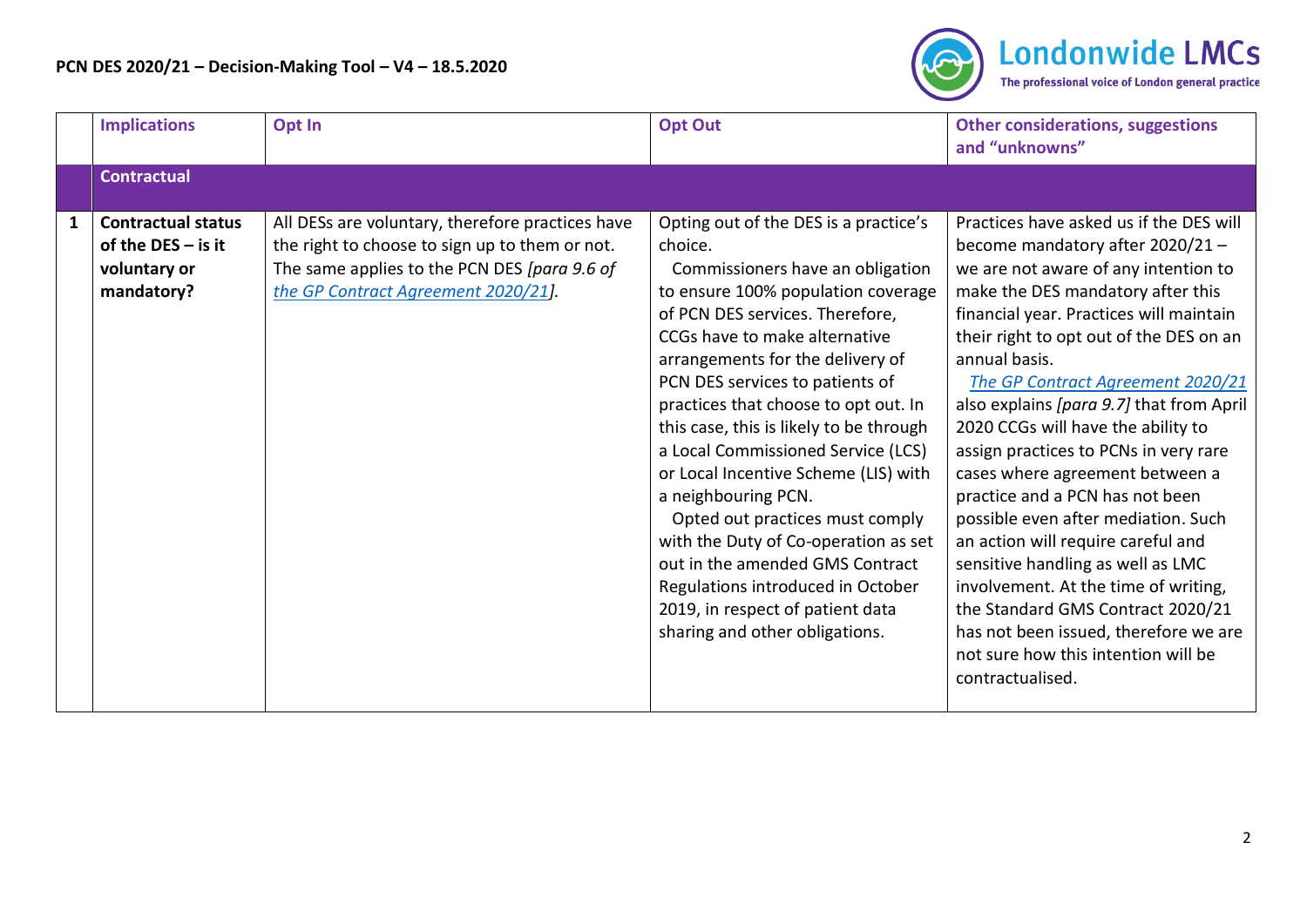

|                | <b>Implications</b>                                      | Opt In                                                                                                                                                                                                                                                                                                                                                                                        | <b>Opt Out</b>                                                                                                                                                    | <b>Other considerations, suggestions</b><br>and "unknowns"                                                                                                 |
|----------------|----------------------------------------------------------|-----------------------------------------------------------------------------------------------------------------------------------------------------------------------------------------------------------------------------------------------------------------------------------------------------------------------------------------------------------------------------------------------|-------------------------------------------------------------------------------------------------------------------------------------------------------------------|------------------------------------------------------------------------------------------------------------------------------------------------------------|
| $\overline{2}$ | Auto-enrollment<br>principle for opted-<br>in practices. | Practices who sign up to the DES for the first<br>time, or remain signed up to the DES in<br>2020/21, will be automatically opted in to the<br>DES for the following year [Para 4.12.1 (a) of the<br>Network Contract DES Specification 2020/21].<br>Each subsequent year there will be a one-month<br>window for practices to opt out if they so wish,<br>always serving one month's notice. | Practices who are currently opted<br>out and remain opted out after 31<br>May will have the opportunity to<br>sign up to the DES in April 2021, if<br>not before. | As stated in the introduction, opt-out<br>applications outside of the one-month<br>window will be considered by CCGs<br>only in exceptional circumstances. |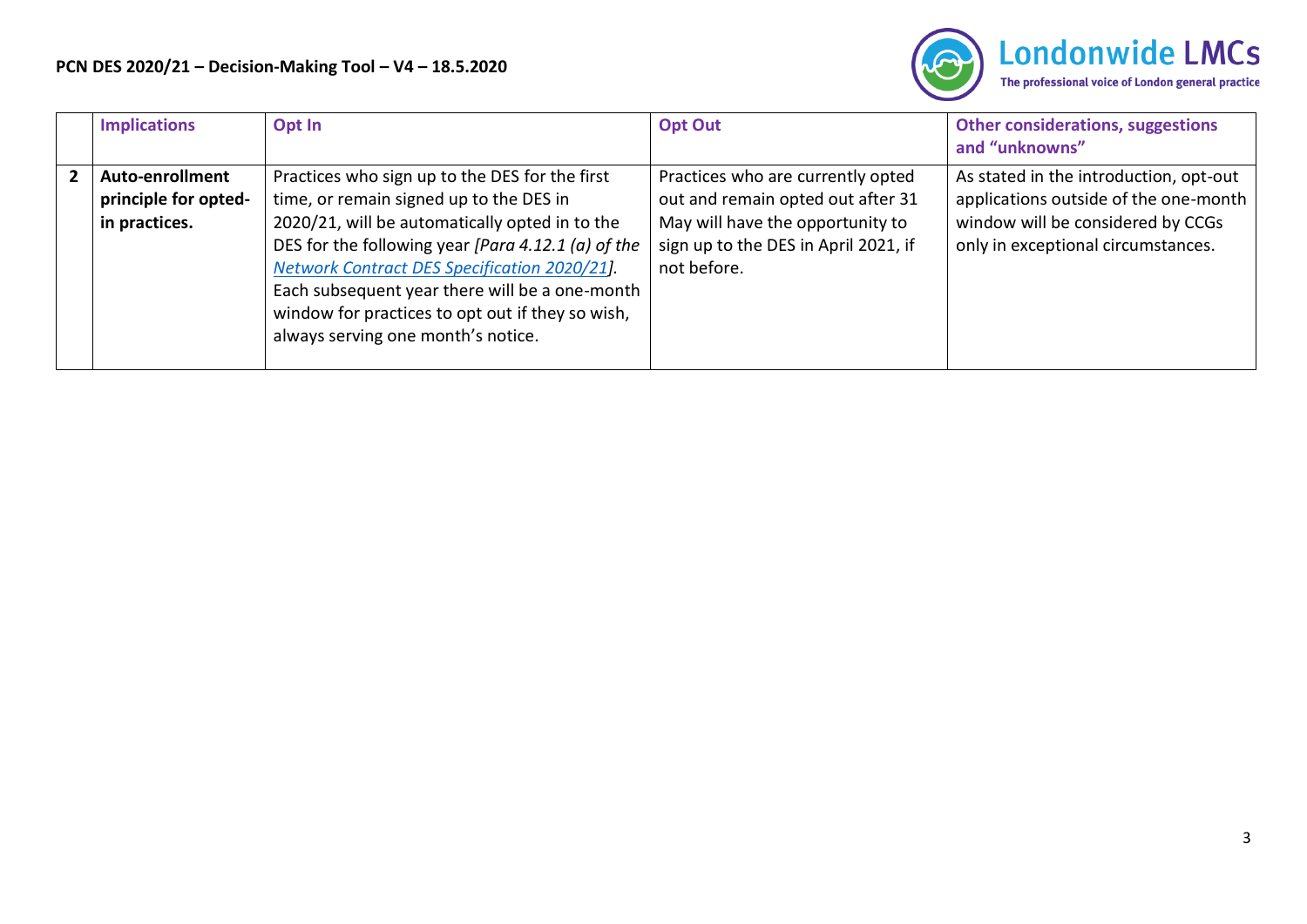

| <b>Implications</b>                                                                                                               | Opt In                                                                                                                                                                                                                                                                                                                                                                                                                                                                                                                                                                                                                                                                                                                                                                                                                                                                                                                                                                               | <b>Opt Out</b> | <b>Other considerations, suggestions</b><br>and "unknowns" |
|-----------------------------------------------------------------------------------------------------------------------------------|--------------------------------------------------------------------------------------------------------------------------------------------------------------------------------------------------------------------------------------------------------------------------------------------------------------------------------------------------------------------------------------------------------------------------------------------------------------------------------------------------------------------------------------------------------------------------------------------------------------------------------------------------------------------------------------------------------------------------------------------------------------------------------------------------------------------------------------------------------------------------------------------------------------------------------------------------------------------------------------|----------------|------------------------------------------------------------|
| $\overline{\mathbf{3}}$<br>Relationship<br>between the PCN<br>DES and primary<br>medical services<br>contracts<br>(GMS/PMS/APMS). | The difference between the PCN DES and other<br>DESs is while other DESs are standalone and not<br>connected to the core contract, the PCN DES has<br>been incorporated into core practice contracts<br>via a contract variation, which practices must<br>sign in order to participate in the DES.<br>This means that the provisions of the Network<br>Contract DES Specification have become part of<br>the practice's primary medical services contract<br><b>Network Contract DES Specification 2020/21,</b><br>para 3.1.2. & 3.1.3].<br>Despite the fact that this DES has been<br>implemented as part of core primary medical<br>services contracts, it remains voluntary in terms<br>of the practices' right to choose to sign up to it<br>or not. That said, once practices sign up to it, it<br>becomes a contractual requirement.<br>For implications of the DES being part of the<br>core contract and risks to the core contract if<br>opting out, please see point no 5. | None           |                                                            |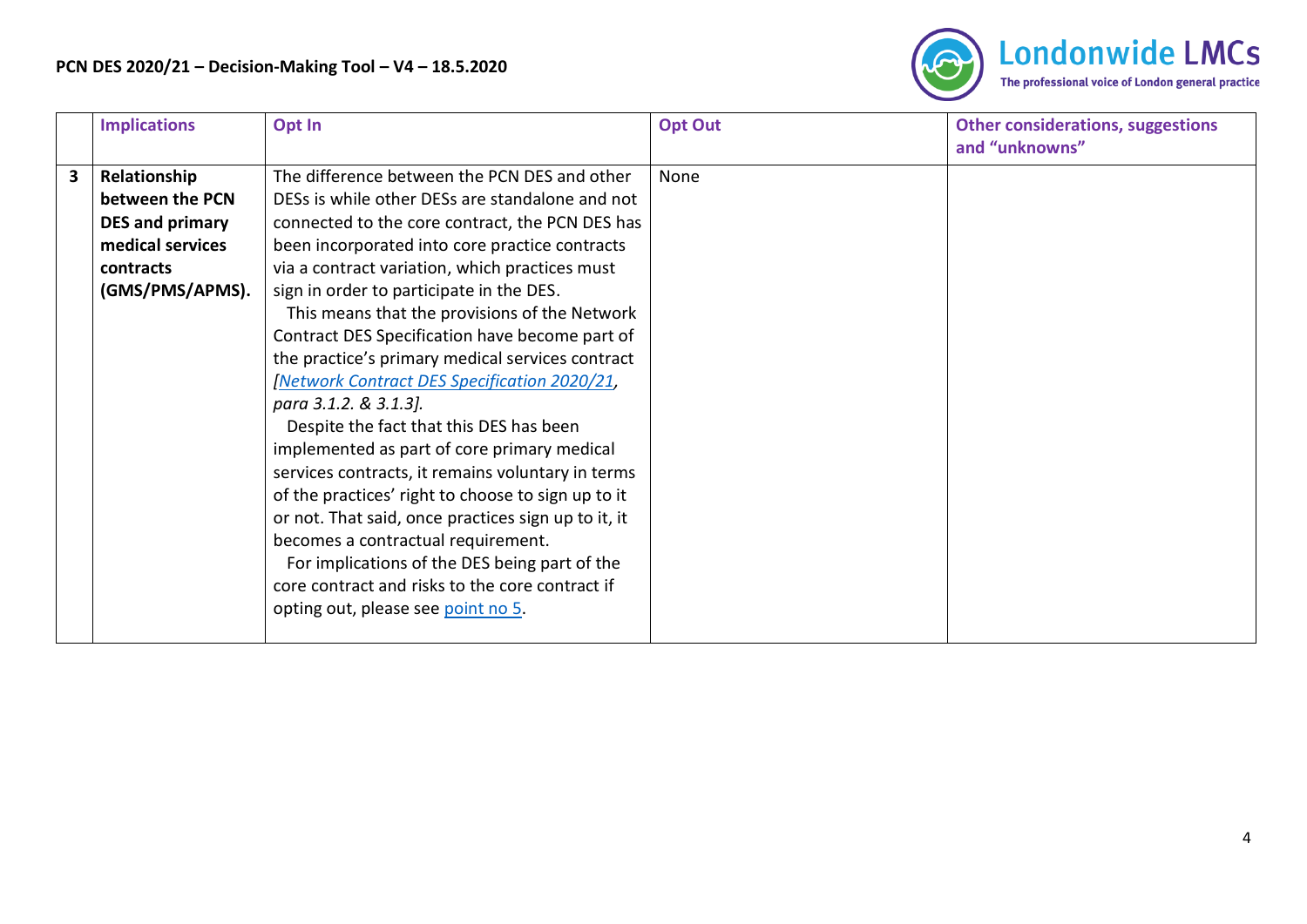

|   | <b>Implications</b> | Opt In                                             | <b>Opt Out</b> | <b>Other considerations, suggestions</b><br>and "unknowns" |
|---|---------------------|----------------------------------------------------|----------------|------------------------------------------------------------|
| 4 | Will there be a new | We are aware of at least one STP area in London    |                |                                                            |
|   | contract variation  | who has informed their practices that they will    |                |                                                            |
|   | in respect of the   | be issuing variations of core contracts in respect |                |                                                            |
|   | DES in 2020/21?     | of the DES by 31 July 2020.                        |                |                                                            |
|   |                     | We are in the process of clarifying with BMA       |                |                                                            |
|   |                     | GPC whether there will be a national contract      |                |                                                            |
|   |                     | variation issued for 2020/21. If there is going to |                |                                                            |
|   |                     | be a national variation, it should be issued       |                |                                                            |
|   |                     | unchanged in all CCG/STP areas. If there is no     |                |                                                            |
|   |                     | national contract variation, then our              |                |                                                            |
|   |                     | understanding is that there is no regulatory       |                |                                                            |
|   |                     | basis for individual STPs to issue their own one   |                |                                                            |
|   |                     | locally. This mirrors the fact that commissioners  |                |                                                            |
|   |                     | and PCNs are not allowed to vary the national      |                |                                                            |
|   |                     | DES specification locally [para 5.2.6 of the       |                |                                                            |
|   |                     | Network Contract DES specification 2020/21].       |                |                                                            |
|   |                     | As soon as we are able to clarify the position     |                |                                                            |
|   |                     | on this, we will inform practices accordingly.     |                |                                                            |
|   |                     |                                                    |                |                                                            |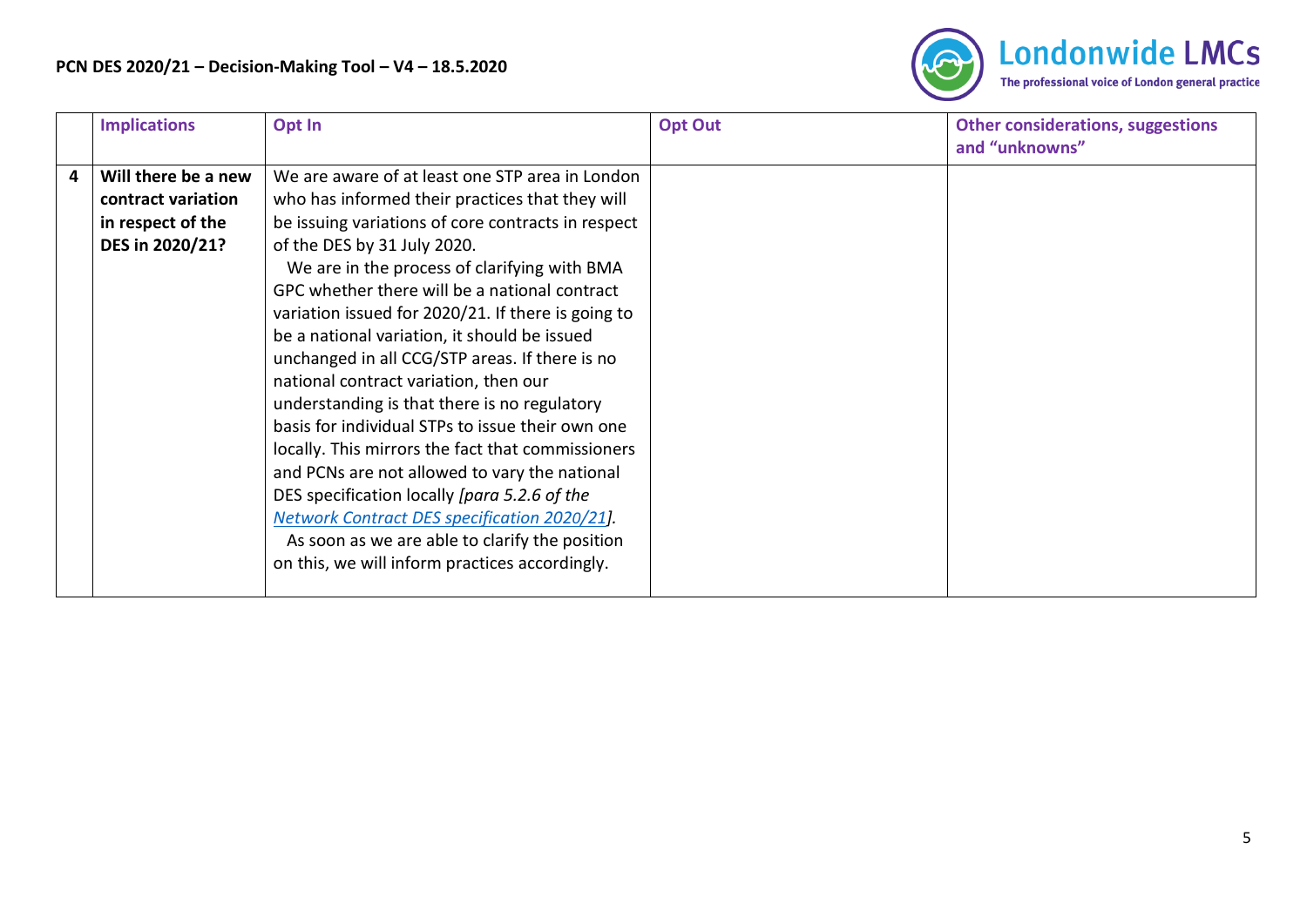

<span id="page-5-0"></span>

|   | <b>Implications</b>  | Opt In | <b>Opt Out</b>                                                  | <b>Other considerations, suggestions</b><br>and "unknowns" |
|---|----------------------|--------|-----------------------------------------------------------------|------------------------------------------------------------|
| 5 | Implications of the  | N/A    | The GP Contract Agreement 20/21                                 |                                                            |
|   | DES being part of    |        | [Para 9.5] states: "where practices                             |                                                            |
|   | the core contract    |        | choose to opt out, arrangements for                             |                                                            |
|   | and risk to core     |        |                                                                 |                                                            |
|   | contract if a        |        | alternative provision of core GMS<br>with network services will |                                                            |
|   |                      |        |                                                                 |                                                            |
|   | practice opts out of |        | automatically apply". This statement                            |                                                            |
|   | the DES.             |        | has understandably raised                                       |                                                            |
|   |                      |        | considerable anxiety for practices,                             |                                                            |
|   |                      |        | who are concerned that they may                                 |                                                            |
|   |                      |        | lose their core contract if they do                             |                                                            |
|   |                      |        | not sign up to the PCN DES. We have                             |                                                            |
|   |                      |        | sought clarification from the BMA                               |                                                            |
|   |                      |        | GPC, who have confirmed that                                    |                                                            |
|   |                      |        | despite the unfortunate wording,                                |                                                            |
|   |                      |        | this is not the intended meaning of                             |                                                            |
|   |                      |        | this sentence and there is no such                              |                                                            |
|   |                      |        | risk to core contracts.                                         |                                                            |
|   |                      |        | This is confirmed in the Network                                |                                                            |
|   |                      |        | <b>Contract DES Specification 2020/21</b>                       |                                                            |
|   |                      |        | document, which states [para 3.1.4]:                            |                                                            |
|   |                      |        | "Where a practice chooses not to                                |                                                            |
|   |                      |        | participate in the Network Contract                             |                                                            |
|   |                      |        | DES, this will not impact on the                                |                                                            |
|   |                      |        | continuation of primary medical                                 |                                                            |
|   |                      |        | services under its primary medical                              |                                                            |
|   |                      |        | services contract".                                             |                                                            |
|   |                      |        |                                                                 |                                                            |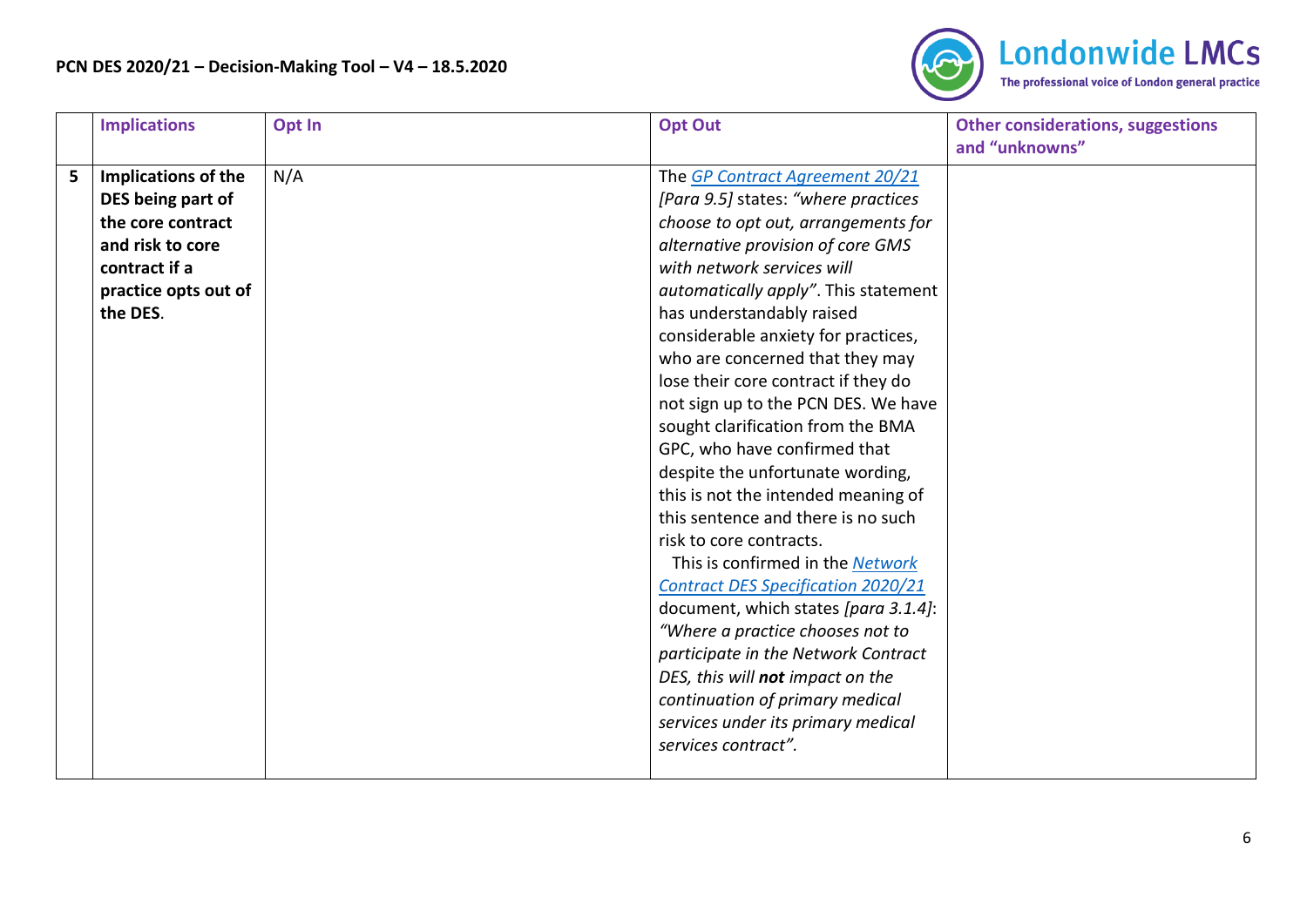

|   | <b>Implications</b> | Opt In                                            | <b>Opt Out</b> | <b>Other considerations, suggestions</b><br>and "unknowns" |
|---|---------------------|---------------------------------------------------|----------------|------------------------------------------------------------|
| 6 | <b>Risk to core</b> | The Network Contract DES Specification 2020/21    | N/A            | To avoid a situation where practices                       |
|   | contract if a       | states [Para 3.1.1]: "Where this Network          |                | could potentially face contractual                         |
|   | practice or the PCN | Contract DES Specification sets out a             |                | action for non-delivery of the DES                         |
|   | fail to deliver     | requirement or obligation of a PCN, each Core     |                | requirements, it is extremely                              |
|   | against the DES.    | Network Practice of a PCN is responsible for      |                | important that PCN practice members                        |
|   |                     | ensuring the requirement or obligation is carried |                | collaborate with and support each                          |
|   |                     | out on behalf of that PCN".                       |                | other to ensure the DES specifications                     |
|   |                     | So even though this is a PCN DES, each PCN        |                | are delivered as required.                                 |
|   |                     | member practice carries the responsibility not    |                |                                                            |
|   |                     | only for its own performance but also for its     |                |                                                            |
|   |                     | PCN's performance against the DES.                |                |                                                            |
|   |                     | This means that if a PCN fails to deliver         |                |                                                            |
|   |                     | components of the DES, commissioners can          |                |                                                            |
|   |                     | terminate the DES only (not the core contract).   |                |                                                            |
|   |                     | The Network Contract DES Specification 2020/21    |                |                                                            |
|   |                     | states [para $8.1.7$ (b)]:                        |                |                                                            |
|   |                     | "In the unlikely event that a breach cannot be    |                |                                                            |
|   |                     | resolved [] the commissioner is able to rely on   |                |                                                            |
|   |                     | the Contract Sanctions or Agreement Sanctions,    |                |                                                            |
|   |                     | as relevant, to terminate a Core Network          |                |                                                            |
|   |                     | Practice's participation in the Network Contract  |                |                                                            |
|   |                     | DES while the rest of the obligations in the      |                |                                                            |
|   |                     | primary medical services contract are not         |                |                                                            |
|   |                     | terminated".                                      |                |                                                            |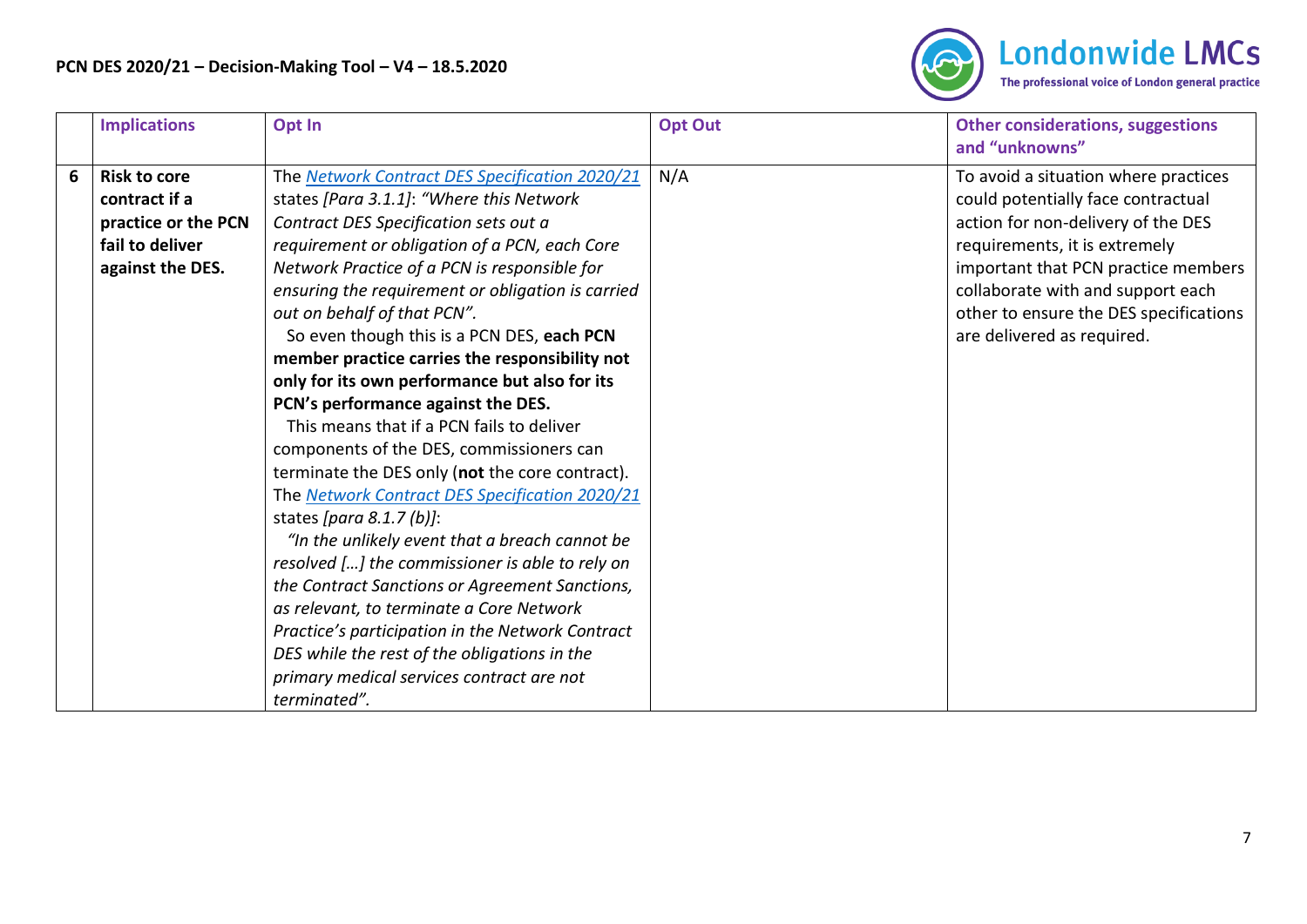

|                | <b>Implications</b>                                                                  | Opt In                                                                | <b>Opt Out</b>                                                                                                                                                                                                                                                                                                                                                                                                                                                                                                                    | <b>Other considerations, suggestions</b><br>and "unknowns"                                                                                                                         |
|----------------|--------------------------------------------------------------------------------------|-----------------------------------------------------------------------|-----------------------------------------------------------------------------------------------------------------------------------------------------------------------------------------------------------------------------------------------------------------------------------------------------------------------------------------------------------------------------------------------------------------------------------------------------------------------------------------------------------------------------------|------------------------------------------------------------------------------------------------------------------------------------------------------------------------------------|
|                |                                                                                      | Financial (inc. Additional Roles Reimbursement Scheme - ARRS funding) |                                                                                                                                                                                                                                                                                                                                                                                                                                                                                                                                   |                                                                                                                                                                                    |
| $\overline{7}$ | What is the<br>anticipated income<br>loss for practices<br>opting out of the<br>DES? | N/A                                                                   | Practices who opt out of the DES will<br>lose the following sums per<br>weighted patient (pwp):<br>Paid at practice level -<br>£1.76 (Network Participation<br>Payment)<br>Paid at PCN level -<br>£1.50 (Network Support Payment)<br>£0.60 (Clinical Director Payment)<br>£0.27 (Practice Support Fund -<br>moved from the IIF)<br>£120 per bed per year (Care Home<br>Bed Premium - this will be £60 for<br>20/21, assuming the DES<br>specification commences on 1<br>October)<br>£1.45 (Extended Hours)<br><b>ARRS</b> funding | The £0.74pwp Investment & Impact<br>Fund (IIF) payment has been delayed<br>by 6 months and part of the recycled<br>monies will be paid to PCNs under the<br>Practice Support Fund. |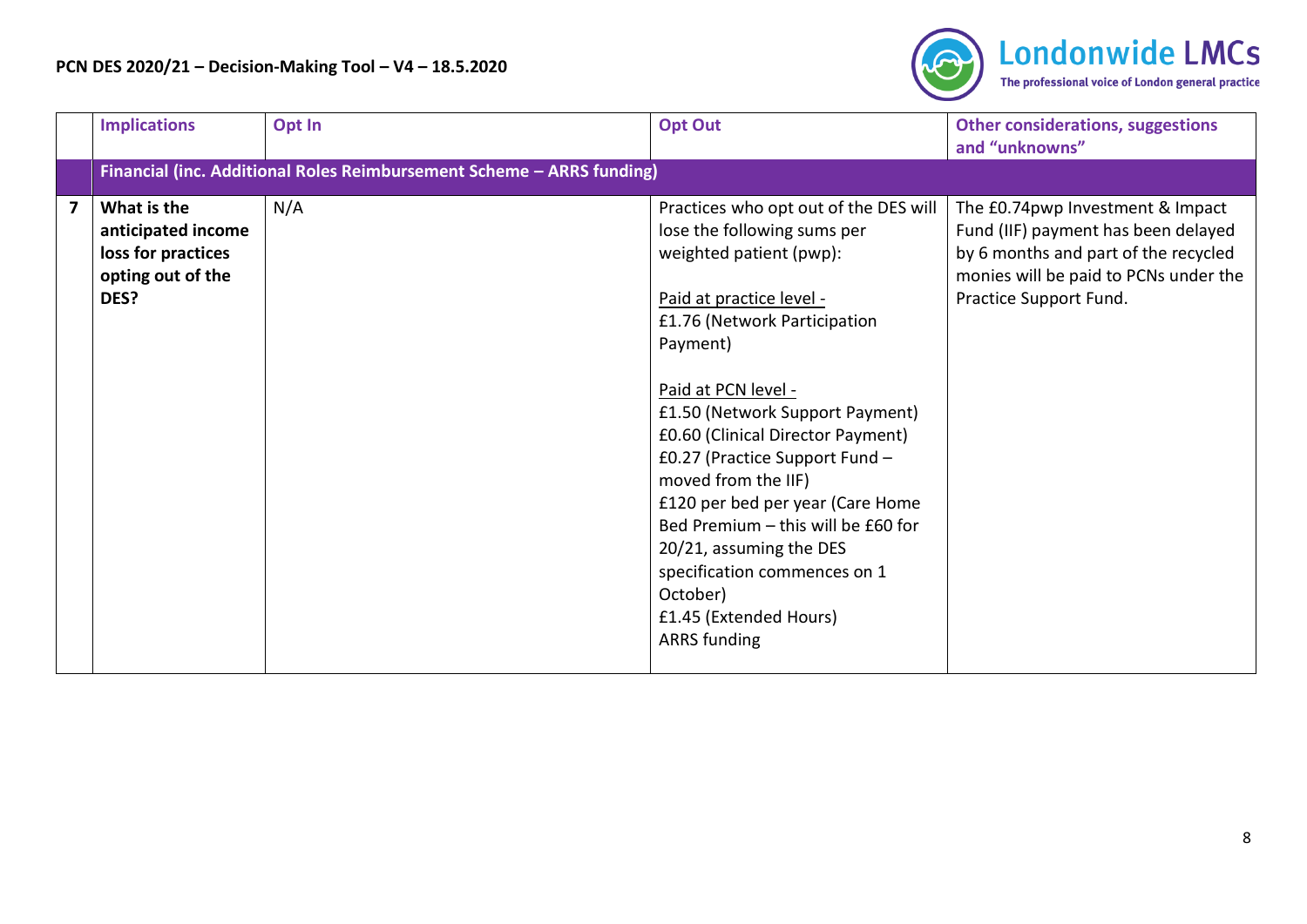

|   | <b>Implications</b>                                                                                                                            | Opt In                                                                                                                                               | <b>Opt Out</b>                                                                                                                                                                                                                                                                                                                                     | <b>Other considerations, suggestions</b><br>and "unknowns" |
|---|------------------------------------------------------------------------------------------------------------------------------------------------|------------------------------------------------------------------------------------------------------------------------------------------------------|----------------------------------------------------------------------------------------------------------------------------------------------------------------------------------------------------------------------------------------------------------------------------------------------------------------------------------------------------|------------------------------------------------------------|
| 8 | <b>Retrospective claw</b><br>back of £1.76<br><b>Network</b><br>Participation<br><b>Payment for</b><br>practices who opt<br>out by 31 May 2020 | N/A                                                                                                                                                  | Practices who decide to opt out of<br>the DES by 31 May 2020 (effective<br>from 30 June 2020 as there is a one<br>month opt-out notice requirement)<br>will have received the £1.76pwp<br>Network Participation Payment for<br>the months of April, May and June.<br>Commissioners are entitled to claw<br>these payments back<br>retrospectively. |                                                            |
| 9 | <b>Payments which</b><br>practices are<br>entitled to,<br>irrespective of<br>whether they opt in<br>or opt out of the<br><b>PCN DES</b>        | Global Sum contract uplifts, QOF, vaccs and imms, the £20,000 new partnership<br>incentive scheme and any funding attached to local LCS/LIS schemes. |                                                                                                                                                                                                                                                                                                                                                    |                                                            |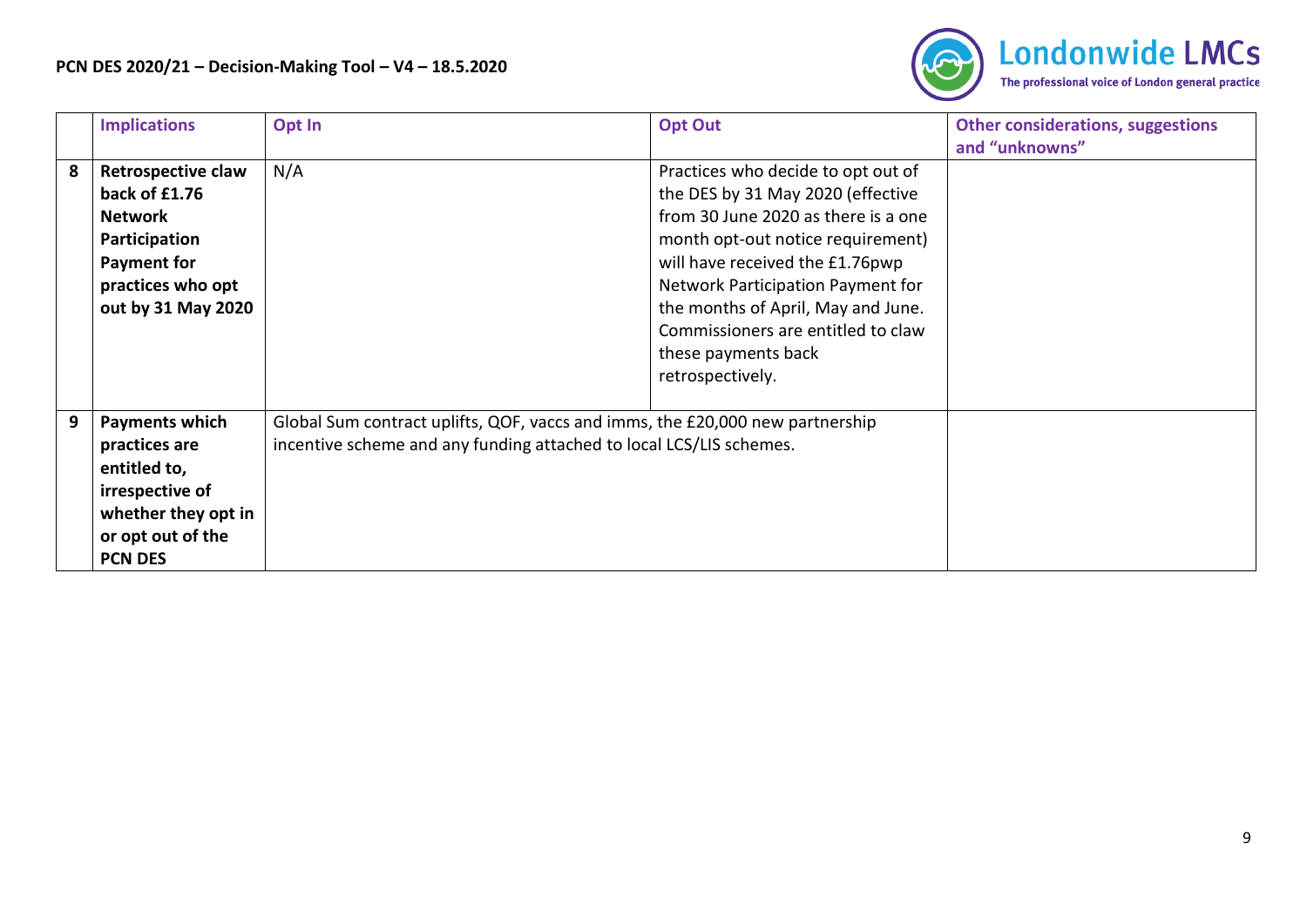

|    | <b>Implications</b>                       | Opt In                                                                                                                                                                                                                                                                                                                                                                                                                                                                                                                                                                                                                                                                                                                                                                                                                                                                                                                                                                                                           | <b>Opt Out</b> | <b>Other considerations, suggestions</b><br>and "unknowns" |
|----|-------------------------------------------|------------------------------------------------------------------------------------------------------------------------------------------------------------------------------------------------------------------------------------------------------------------------------------------------------------------------------------------------------------------------------------------------------------------------------------------------------------------------------------------------------------------------------------------------------------------------------------------------------------------------------------------------------------------------------------------------------------------------------------------------------------------------------------------------------------------------------------------------------------------------------------------------------------------------------------------------------------------------------------------------------------------|----------------|------------------------------------------------------------|
|    | <b>Service specification requirements</b> |                                                                                                                                                                                                                                                                                                                                                                                                                                                                                                                                                                                                                                                                                                                                                                                                                                                                                                                                                                                                                  |                |                                                            |
| 10 | <b>Extended Hours</b><br>access           | Capacity to provide extended hours access is<br>going to fluctuate and potentially be severely<br>impacted by the pandemic over coming<br>months. Focus needs to remain on staff and<br>patient welfare and must not be<br>compromised by efforts to deliver the<br>specified hours in the DES. Please note that:<br>It is not realistic or appropriate to work<br>long days.<br>Appointments can be delivered remotely<br>and by other healthcare professionals.<br>The payment of £1.45 per patient will be<br>made to the PCN to be passed on to<br>practices, and potentially used for funding<br>of community assessment centres (hubs).<br>As the primary focus for all GP practices<br>during the current pandemic is to provide a<br>practice Covid-19 response and prioritise the<br>delivery of essential services to patients,<br>PCNs and GP practices are only expected to<br>continue to offer Extended Hours<br>appointments if they are able to do so whilst<br>still prioritising patient care. | N/A            |                                                            |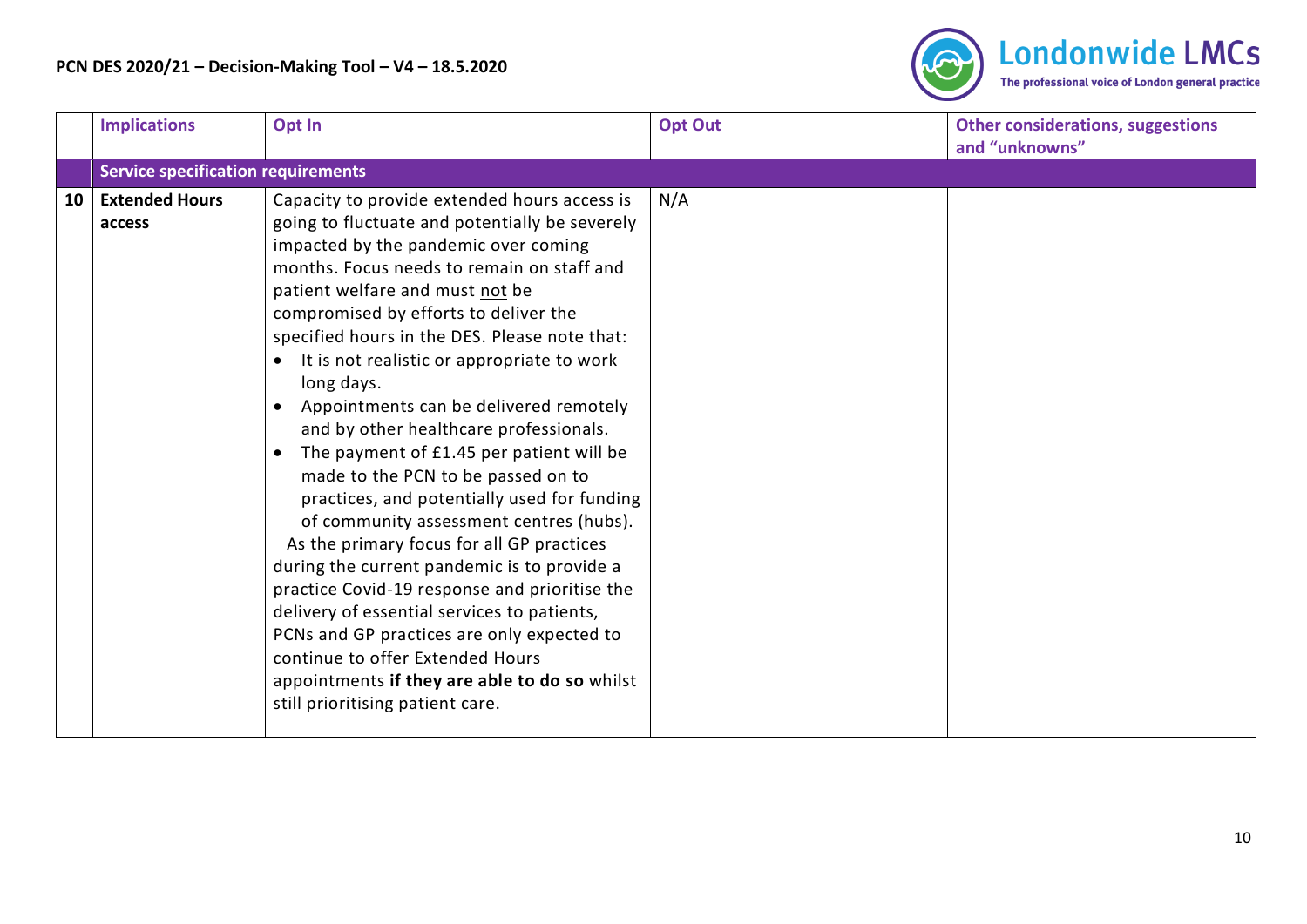

|    | <b>Implications</b>                                                                                       | Opt In                                                                                                                                                                                                                                                                                                                                                  | <b>Opt Out</b> | <b>Other considerations, suggestions</b><br>and "unknowns"                                                                                                                                                                                                                                                                                                                           |
|----|-----------------------------------------------------------------------------------------------------------|---------------------------------------------------------------------------------------------------------------------------------------------------------------------------------------------------------------------------------------------------------------------------------------------------------------------------------------------------------|----------------|--------------------------------------------------------------------------------------------------------------------------------------------------------------------------------------------------------------------------------------------------------------------------------------------------------------------------------------------------------------------------------------|
| 11 | <b>Structured</b><br><b>Medication</b><br><b>Reviews (SMRs) &amp;</b><br><b>Medicines</b><br>Optimisation | Deferred until 1 October 2020                                                                                                                                                                                                                                                                                                                           | N/A            |                                                                                                                                                                                                                                                                                                                                                                                      |
| 12 | <b>Early Cancer</b><br><b>Diagnosis</b>                                                                   | PCNs should begin work on this "unless work to<br>support the Covid-19 response intervenes". We<br>anticipate this will be the case for practices<br>locally.                                                                                                                                                                                           | N/A            |                                                                                                                                                                                                                                                                                                                                                                                      |
| 13 | <b>Social Prescribing</b>                                                                                 | Service commenced on 1 April 2020. The role of<br>Social Prescribing Link Workers (SPLWs) pre-<br>dates the PCN DES. Pre-existing staff in this role<br>funded by the Local Authority were included in<br>the PCN workforce baseline, but for additional<br>staff recruited from 1 April 2019 onwards PCNs<br>will be reimbursed under the ARRS scheme. | N/A            | Covid-19 has put pressure on getting<br>the SPLWs for PCNs recruitment<br>underway in earnest. It is recognised<br>that their role is key in the Covid-19<br>pandemic, not least for vulnerable<br>and isolated patients.<br>Londonwide LMCs, in collaboration<br>with other system partners, is working<br>on clarifying the scope of the role of<br>SPLWs in the current pandemic. |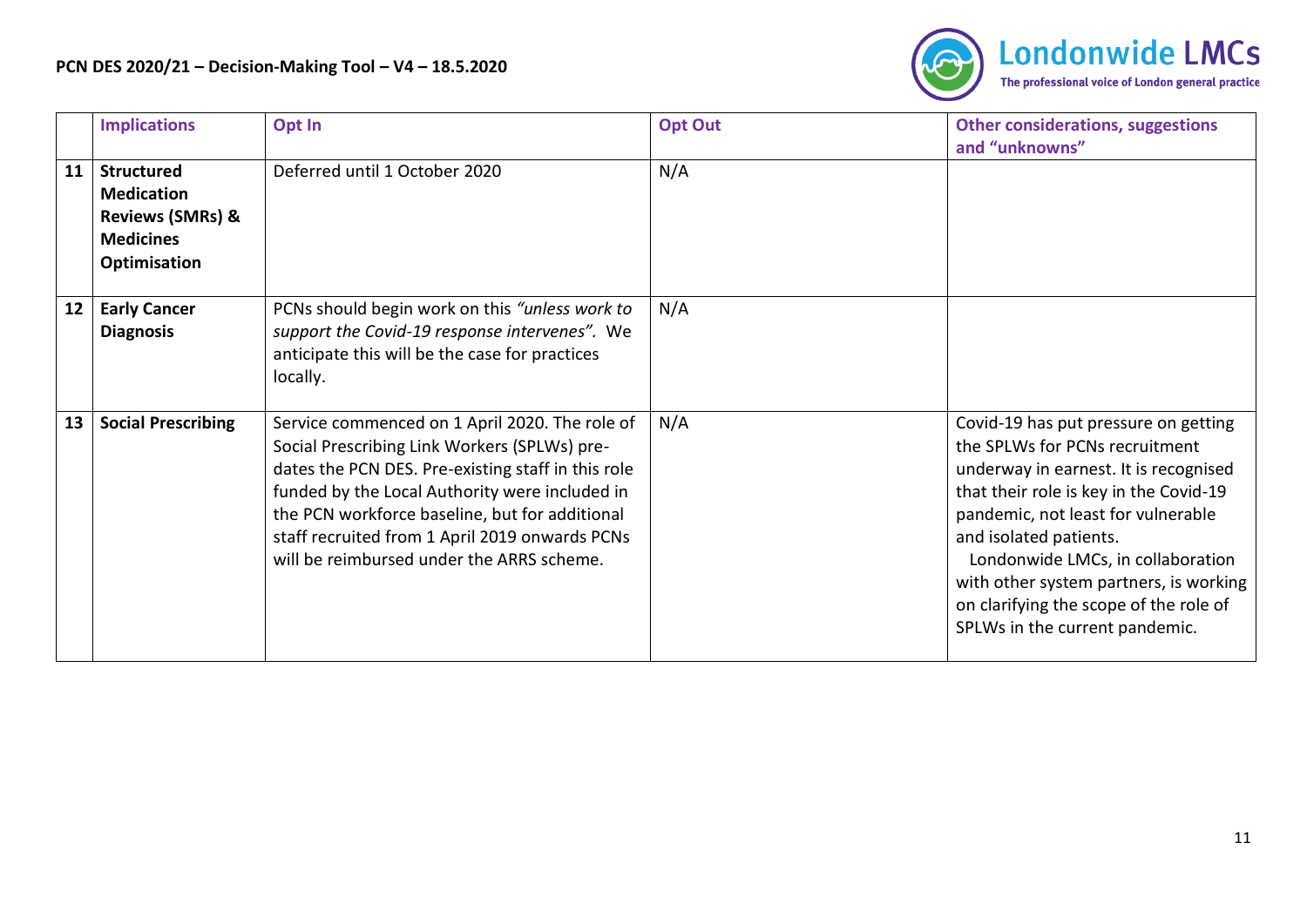

| <b>Implications</b>                                        | Opt In                                                                                                                                                                                                                                                                                                                                                                                                                                                                                                                                                           | <b>Opt Out</b> | <b>Other considerations, suggestions</b><br>and "unknowns"                                                                                                                                                                                                                                                                                                                                                                                                                                        |
|------------------------------------------------------------|------------------------------------------------------------------------------------------------------------------------------------------------------------------------------------------------------------------------------------------------------------------------------------------------------------------------------------------------------------------------------------------------------------------------------------------------------------------------------------------------------------------------------------------------------------------|----------------|---------------------------------------------------------------------------------------------------------------------------------------------------------------------------------------------------------------------------------------------------------------------------------------------------------------------------------------------------------------------------------------------------------------------------------------------------------------------------------------------------|
| <b>Enhanced Health in</b><br>14<br><b>Care Homes (CHs)</b> | This specification has caused the most<br>uncertainty and anxiety for practices because of<br>its workload and funding implications. It was<br>intended to commence on 1 October 2020.<br>Due to the significant impact of the pandemic<br>on Care Homes, the government asked all parts<br>of the system to work together to provide<br>support to care homes as part of a co-ordinated<br>Covid-19 response. NHSE&I and BMA GPC have<br>repeatedly confirmed that this does not mean<br>that the DES requirements for care homes have<br>been brought forward. | N/A            | The Covid-19 Clinical Service Model is<br>separate from the Enhanced Health in<br>Care Homes specification in the PCN<br>DES, due to commence in October<br>2020.<br>NHS England's letter of 1 May 2020<br>sets out the principles and the<br>expectations from primary care and<br>community health service providers<br>regarding the care homes clinical<br>service model during the Covid-19<br>period.<br>We are currently preparing an<br>update on the Covid-19 Clinical<br>Service Model. |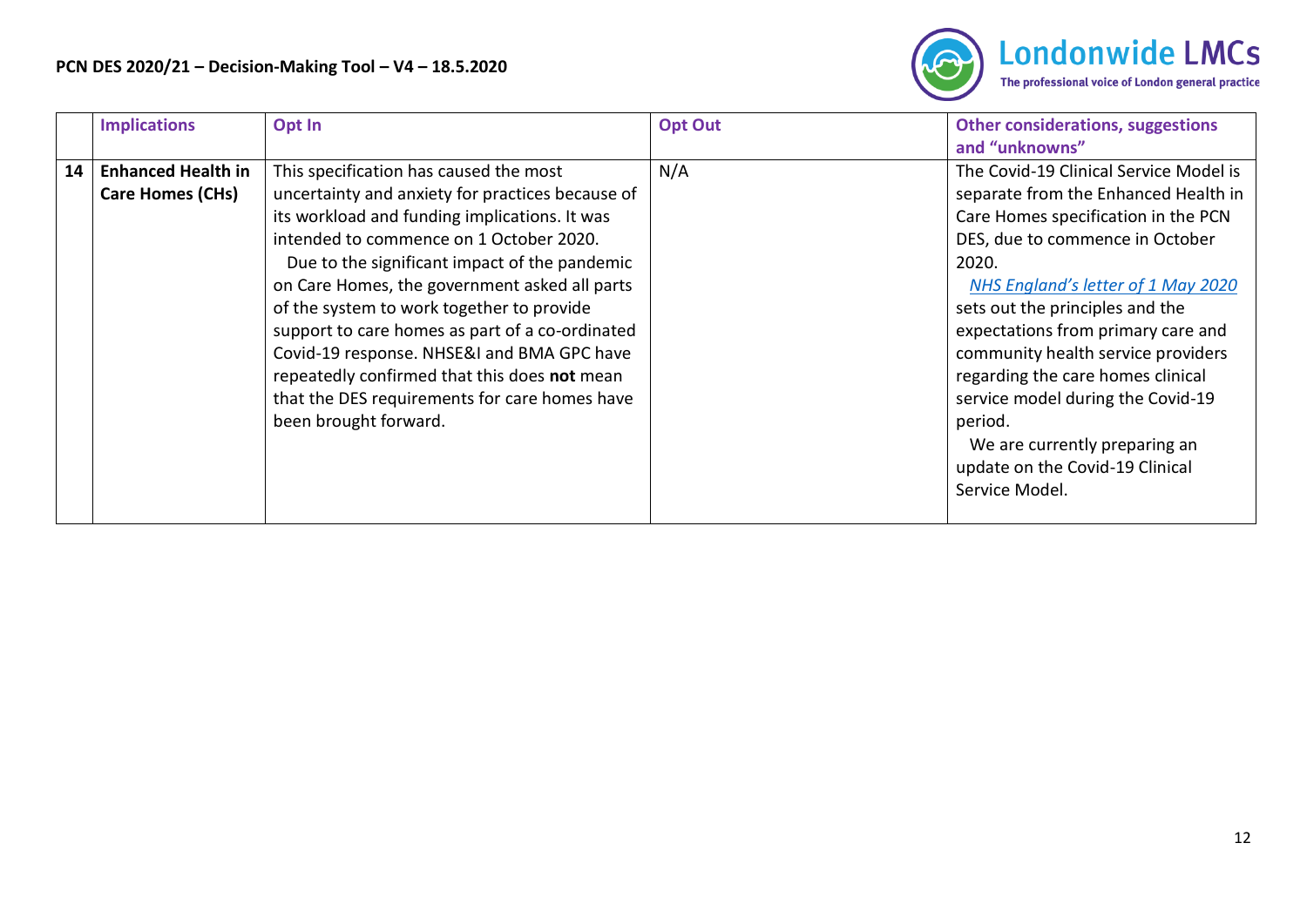

|    | <b>Implications</b>                                                                                                  | Opt In                                                                                                                                                                                                                                                                                                                                                    | <b>Opt Out</b>                                                                                                                                                                                                                                                              | <b>Other considerations, suggestions</b><br>and "unknowns"                                                                                                                                                                                                                                                                                                                                                                                                                                                                                                                                                |
|----|----------------------------------------------------------------------------------------------------------------------|-----------------------------------------------------------------------------------------------------------------------------------------------------------------------------------------------------------------------------------------------------------------------------------------------------------------------------------------------------------|-----------------------------------------------------------------------------------------------------------------------------------------------------------------------------------------------------------------------------------------------------------------------------|-----------------------------------------------------------------------------------------------------------------------------------------------------------------------------------------------------------------------------------------------------------------------------------------------------------------------------------------------------------------------------------------------------------------------------------------------------------------------------------------------------------------------------------------------------------------------------------------------------------|
|    | <b>Staff (inc. ARRS)</b>                                                                                             |                                                                                                                                                                                                                                                                                                                                                           |                                                                                                                                                                                                                                                                             |                                                                                                                                                                                                                                                                                                                                                                                                                                                                                                                                                                                                           |
| 15 | <b>ARRS workforce</b><br>planning<br>requirements - are<br>these deadlines<br>likely to be<br>extended?              | The Network Contract DES Specification 2020/21<br>[Para 6.5.1]: "A PCN must complete and return<br>to the commissioner a workforce plan, using the<br>agreed national workforce planning template,<br>providing details of its recruitment plans for<br>2020/21 by 31 August 2020 and indicative<br>intentions through to 2023/24 by 31 October<br>2020". | PCNs providing PCN DES services to<br>patients of opted-out practices will<br>need to include the staff<br>requirements for these patients in<br>their workforce planning.                                                                                                  | These are the modified dates; the<br>initial deadlines were much tighter.<br>The rationale for this was that the<br>sooner the PCNs can declare this, the<br>quicker the CCGs will be able to<br>estimate the potential ARRS<br>underspend for that area. This would<br>allow CCGs, PCNs and LMCs more<br>time to discuss how the potential<br>underspend is going to be used<br>locally.<br>GPC is monitoring the Covid-19<br>situation closely and will continue to<br>negotiate for more flexibility around<br>the ARRS monies and push back on<br>these deadlines if necessary, as things<br>develop. |
| 16 | <b>Staff previously</b><br>employed under<br><b>ARRS</b> - potential<br>implications for<br>practices opting<br>out. | N/A                                                                                                                                                                                                                                                                                                                                                       | For staff previously employed under<br>the ARRS scheme, unless their role<br>was specifically linked to the PCN<br>DES, there may be ongoing<br>employment liabilities or<br>redundancy costs as may be the<br>case, in the event that practices opt<br>out of the PCN DES. |                                                                                                                                                                                                                                                                                                                                                                                                                                                                                                                                                                                                           |